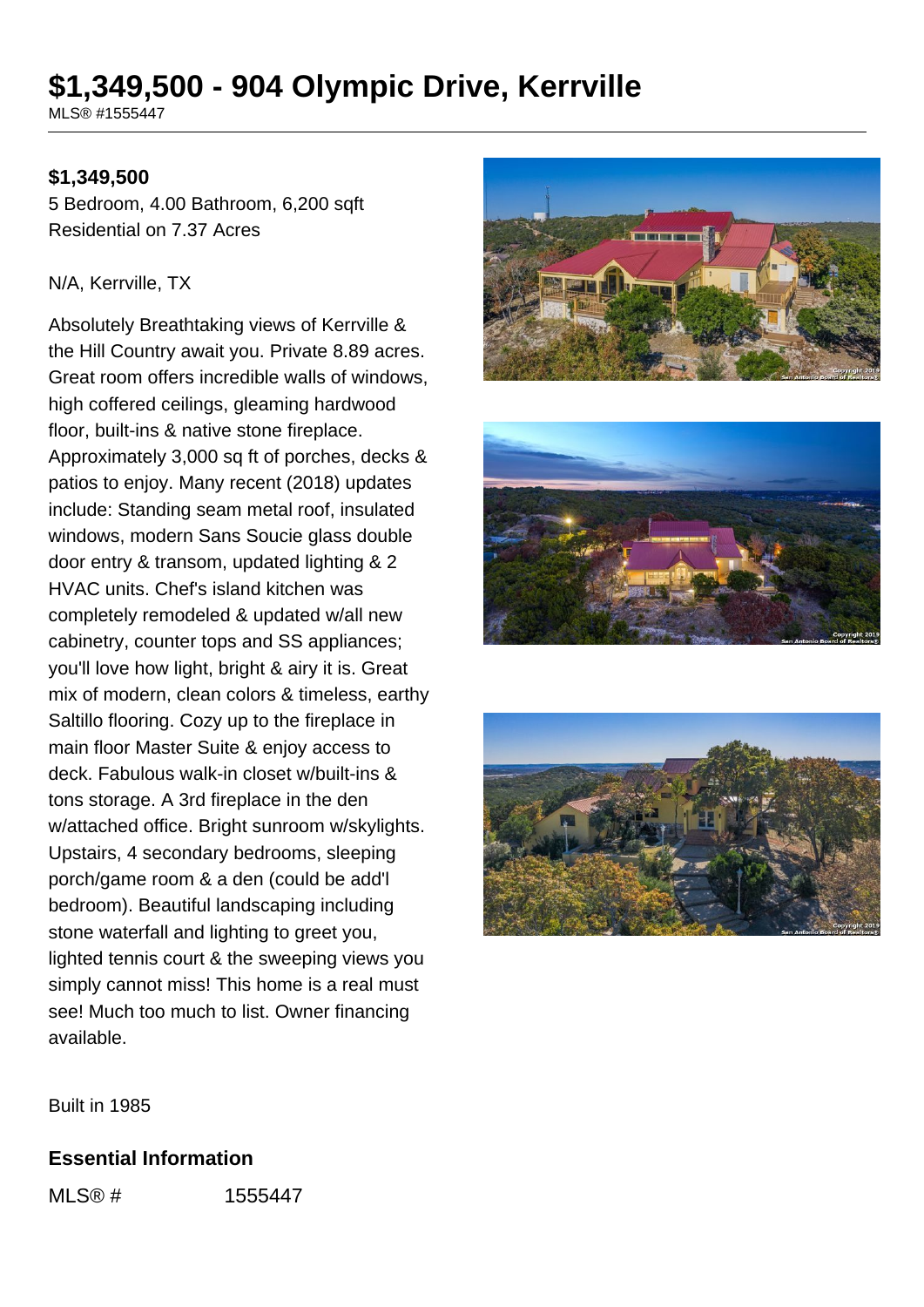| Price                 | \$1,349,500                   |
|-----------------------|-------------------------------|
| <b>Bedrooms</b>       | 5                             |
| <b>Bathrooms</b>      | 4.00                          |
| <b>Full Baths</b>     | 3                             |
| <b>Half Baths</b>     | 1                             |
| <b>Square Footage</b> | 6,200                         |
| Acres                 | 7.37                          |
| <b>Year Built</b>     | 1985                          |
| <b>Type</b>           | Residential                   |
| Sub-Type              | <b>Single Family Detached</b> |
| <b>Style</b>          | Two Story, Texas Hill Country |
| Status                | Active                        |

# **Community Information**

| Address      | 904 Olympic Drive |
|--------------|-------------------|
| Area         | 3100              |
| Subdivision  | N/A               |
| City         | Kerrville         |
| County       | Kerr              |
| <b>State</b> | <b>TX</b>         |
| Zip Code     | 78028             |

# **Amenities**

| Amenities    | <b>None</b>              |
|--------------|--------------------------|
| Parking      | Two Car Garage, Attached |
| # of Garages | 2                        |
| Pool         | <b>None</b>              |

# **Interior**

| Interior   | Two Living Area, Island Kitchen, Utility Room Inside, Open Floor Plan,<br>Laundry Main Level, Laundry Room, Walk in Closets, Atrium, Breakfast<br>Bar, Cable TV Available, High Ceilings, Skylights, Separate Dining<br>Room, Study/Library, Walk-In Pantry                     |
|------------|---------------------------------------------------------------------------------------------------------------------------------------------------------------------------------------------------------------------------------------------------------------------------------|
| Appliances | Washer Connection, Dryer Connection, Microwave Oven, Disposal,<br>Dishwasher, Built-In Oven, Chandelier, City Garbage service, Cook Top,<br>Ceiling Fans, Double Ovens, Electric Water Heater, Self-Cleaning Oven,<br>Solid Counter Tops, Smooth Cooktop, 2+ Water Heater Units |
| Heating    | Central                                                                                                                                                                                                                                                                         |
| Cooling    | Three+ Central                                                                                                                                                                                                                                                                  |